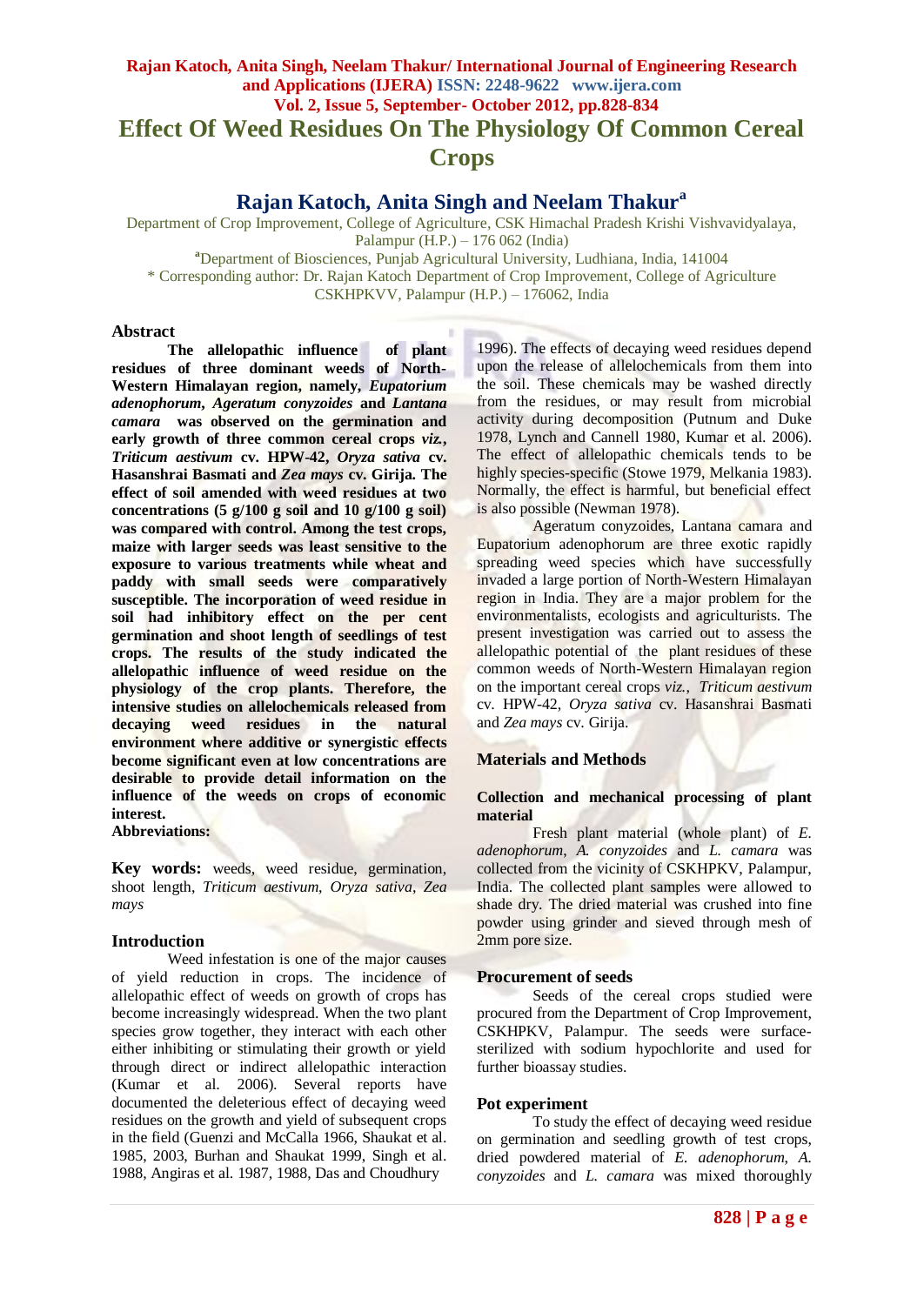with Soilrite<sup>TM</sup> consisting of peat moss, perlite and vermiculite  $(1:1:1 \text{ v/v/v})$  at the concentration of 5  $g/100$  g soil and 10  $g/100$  g of soil. After mixing, the soil was equally transferred into plastic pots of 9.5 cm diameter. Pots were watered once and soil was left for biodegradation. The pots were kept in a glasshouse under controlled conditions. After one week, 10 seeds of test crops were sown in each pot. For controls, Soilrite<sup>TM</sup> with no weed residue was used. The experiment was carried out in triplicate for each treatment and control. Seedlings were irrigated with tap water throughout the experiment. Pot experiment included the following treatments:

 $T_0$ : Soilrite<sup>TM</sup>

 $T_{ES}$ : Soilrite<sup>TM</sup> + *E. adenophorum* (5 g/100 g soil)

 $T_{E10}$ : Soilrite<sup>TM</sup> + *E. adenophorum* (10 g/100 g

soil)

 $T_{\text{As}}$ : Soilrite<sup>TM</sup> + *A. conyzoides* (5 g/100 g soil)

 $T_{A10}$ : Soilrite<sup>TM</sup> + *A. conyzoides* (10 g/100 g soil)

 $T_{LS}$ : Soilrite<sup>TM</sup> + *L. camara* (5 g/100 g soil)

 $T_{L5}$ : Soilrite<sup>TM</sup> + *L. camara* (5 g/100 g soil)<br> $T_{L10}$ : Soilrite<sup>TM</sup> + *L. camara* (10 g/100 g soil)

The experiment was extended over a period of fourteen days to allow maximum seedling growth. The seed was considered germinated when the plumule emerged. Germination counts were made daily up to seven days. The length of shoot of seedlings was recorded initially on seventh day and then on fourteenth day after sowing. On fourteenth day post-sowing, the weight of shoot and root of various treatments of all the test crops was recorded.

# **Statistical Analysis**

Three replications were maintained and completely randomized design was followed for statistical analysis (Panse and Sukhatme 1989). The data were subjected to analysis of variance (ANOVA) at  $p \le 0.05$ . In case of values found nonsignificant during ANOVA, the data was subjected to Duncan's Multiple Range Test (DMRT) at  $p < 0.05$ .

# **Results**

## **Effect of weed residues on seed germination**

The germination per cent of seeds of all the test crops under the influence of various treatments is presented in Table 1. The per cent germination of wheat seeds in soil amended with *E. adenophorum* (5 g/100g soil) was significantly higher as compared to the control while all other treatments showed significantly lower per cent germination. No significant reduction in the per cent germination of seeds of paddy was observed in the soil amended with 5 g/100 g soil of either *E. adenophorum* or *A. conyzoides* or *L. camara* as compared to the control. However, significant reduction in per cent germination of paddy seeds was observed when the soil was amended with 10 g/100 g soil of either *E. adenophorum* or *A. conyzoides* or *L. camara* as compared to the control or corresponding treatment at 5 g/100 g soil. Maximum inhibition was revealed by *L. camara* amended soil (10 g/100 g soil). In case of maize, the per cent germination was not significantly altered by various treatments except *E. adenophorum* (10 g/100 g soil) which showed significant inhibition as compared to the control.

## **Effect of weed residues on shoot weight**

The shoot weight (g) of seedlings of all test crops under the influence of various treatments on fourteenth day after sowing is presented in Table 1. The shoot weight of wheat seedlings grown in soil amended with *E. adenophorum* (5 g/100 g soil) and *L. camara* (5  $g/100$  g soil and 10  $g/100$  g soil) was significantly higher as compared to the control. Wheat seedlings of all other treatments showed significantly lesser shoot weight as compared to the control. No significant change in shoot weight of paddy seedlings was observed in all the treatments as compared to the control. However, *A. conyzoides* (5  $g/100$  g soil) led to significantly higher shoot weight of paddy seedlings as compared to other treatments. The shoot weight of maize seedlings exposed to various treatments was significantly higher than the control.

## **Effect of weed residues on root weight**

The root weight  $(g)$  of seedlings of all test crops under the influence of various treatments on fourteenth day after sowing is presented in Table 1. The root weight of wheat seedlings grown in soil incorporated with *E. adenophorum* (5 g/100 g soil and 10 g/100 g soil), *A. conyzoides* (5 g/100 g soil) and *L. camara* (5 g/100 g soil) was significantly higher as compared to the control. No significant difference was observed in the root weight of wheat seedlings grown in soil incorporated with *A. conyzoides* (10 g/100 g soil) and *L. camara* (10 g/100 g soil) as compared to the control. The root weight of paddy seedlings grown in soil incorporated with *E. adenophorum* (10 g/100 g soil) was statistically similar to the control while all other treatments revealed significantly higher root weight on fourteenth day post-sowing. The root weight of maize seedlings grown in soil incorporated with *E. adenophorum* (5  $g/100 g$  soil and 10  $g/100 g$  soil) was statistically similar to the control while all other treatments revealed significantly higher root weight on fourteenth day post-sowing.

## **Effect of weed residues on shoot length**

On seventh day, a significant reduction in the shoot length of wheat, paddy and maize was observed for all the treatments except paddy grown in soil amended with *A. conyzoides* (5 g/100 g soil). On fourteenth day, the shoot length of wheat seedlings was significantly less in the soil amended with *E. adenophorum* (10 g/100 g soil) and *A. conyzoides* (5  $g/100$  g soil and 10  $g/100$  g soil) as compared to the control. All other treatments showed statistically similar shoot length of wheat seedlings. The paddy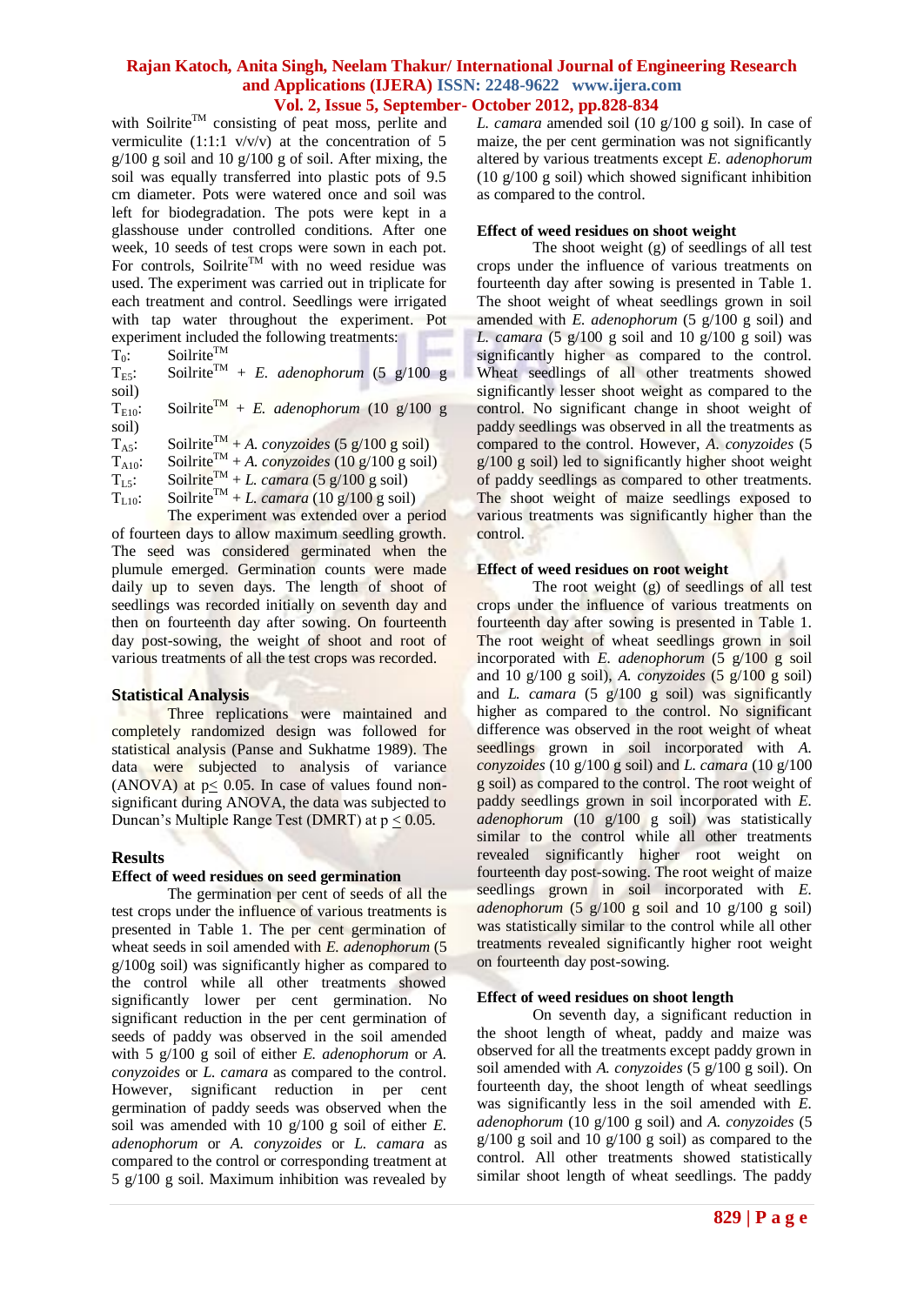seedlings grown in different amended soil showed significantly lesser shoot length as compared to the control. In case of maize, significantly lesser shoot length was observed in soil amended with *E. adenophorum* (10 g/100 g soil) and *A. conyzoides* (10 g/100 g soil) as compared to the control.

## **Discussion**

The present investigation clearly presented the allelopathic influence of decaying weed residue of *E. adenophorum*, *A. conyzoides* and *L. camara* on the germination and seedling growth of cereal crops *viz.,* wheat, paddy and maize. This could be assigned due to release of allelochemicals or toxins into the soil from the decaying residue by the action of microorganisms during decomposition (McCalla and Duley 1948, Cochran et al. 1977, Putnum and Duke 1978, Lynch and Cannell 1980, Harper and Lynch 1982, Lovett and Jessop 1982, Kumar et al. 2006). The potential effect is dependent on numerous factors that together govern the rate of residue decomposition, the net rate of active allelochemical production and the subsequent degrees of phytotoxicity (An et al. 2002). The effects of secondary substances released by these mechanisms can be long lasting (Patrick 1971) or quite transitory (Kimber 1973) and can ultimately influence practices like fertility, seeding and crop rotations. An (2005) discussed about a model which provides an integrated view of the allelopathic pattern of plant residues during decomposition, in terms of both the response of a receiver plant and allelochemical dynamics in the environment. They proposed two aspects of allelopathy, stimulation and inhibition. The extent of each over the whole course of residue decomposition is not balanced. They reported that the most severe inhibition occurs at the early stages of residue decomposition. Phytotoxicity was reported to proceeds from stimulation to inhibition and reach its maximum of inhibition soon after decomposition starts.

In the present studies, soil incorporation of the weeds under investigation was found to have inhibitory effect on the per cent germination and shoot length while a stimulatory effect was observed for shoot weight and root weight of seedlings. Earlier studies have also revealed that situations abound where allelochemicals inhibit seed germination, but seedling growth, and perhaps other growth parameters, remain unaffected. Wilson and Rice (1968) have reported both stimulatory and inhibitory effects on various crop species with decaying materials.

The allelopathic inhibitory effect of decaying weed residue of *E. adenophorum*, *A. conyzoides* and *L. camara* was found to be more pronounced during the seed germination and early days of seedling growth. The allelochemicals released from decaying weed residue into the soil may remain active and stable to affect the

germination and early growth of the successive crop by interfering with the plant growth processes or by reducing cell division or auxin induced growth of roots (Patrick and Koch 1958, McCalla and Haskins 1964). The allelochemical can directly affect the growth of receiver plants in soil as they are directly available for absorption by the plant (Kobayashi 2003). The allelochemicals absorbed by the seedling may slowly get metabolized. Earlier workers have also reported inhibition of seed germination by allelochemicals through their interference in energy metabolism, cell division, mineral uptake, blockage of hydrolysis of nutrients reserve and biosynthetic processes (Rice 1984, Irshad and Cheema 2004) and these factors may cause significant reductions in the growth of plumule and radical of various crops (Ogbe et al. 1994).

The stimulatory effect for shoot weight and root weight may emerge either from growth promoting compounds in the tissues themselves or enhanced microbial activity and concomitant nutrient availability (Rice 1986). As the allelopathic effects are both stimulatory and inhibitory, both of these effects can be utilized for higher crop production (Oudhia et al. 1999a). Stimulatory allelopathic effects of any weed on crops can be utilized to develop ecofriendly, cheap and effective 'green growth promoters' while inhibitory allelopathic effects of any weed or crop on weeds can be utilized to develop 'green herbicides' (Oudhia et al. 1999b).

Among the test cereal crops, maize with larger seeds was less sensitive to the decaying weed residue while wheat and paddy with small seeds was more susceptible to the allelopathic effect of decaying weed residue during germination. This observation is in agreement with the findings of Lucena and Doll (1976) who observed that seed size is an important factor and species with small seeds are more adversely affected. Moreover, the inhibition of seed germination and seedling growth was concentration-dependent and numerically more inhibition was observed at higher concentrations. These results correlated with the earlier reports indicating that allelopathy is a concentrationdependent phenomenon and includes both stimulatory and inhibitory activities (Wilson and Rice 1968, Rai and Triputhi 1984, Rizvi and Rizvi 1987).

Most of the earlier studies had revealed that the inhibition obtained in the laboratory experiments might differ from the situations in the fields as allelopathic effects are often due to synergistic activity of allelochemicals rather than to single compound. (Hauser 1993, Lisanework and Michelsen 1993, Tian and Kang 1994, Mehar et al. 1995, Hansen-Quartey et al.1998). Under field conditions, additive or synergistic effects become significant even at low concentrations (Einhelliing and Rasmussen 1978). Thus, intensive studies on allelochemicals from decaying weed residues are still desirable to provide detail information on their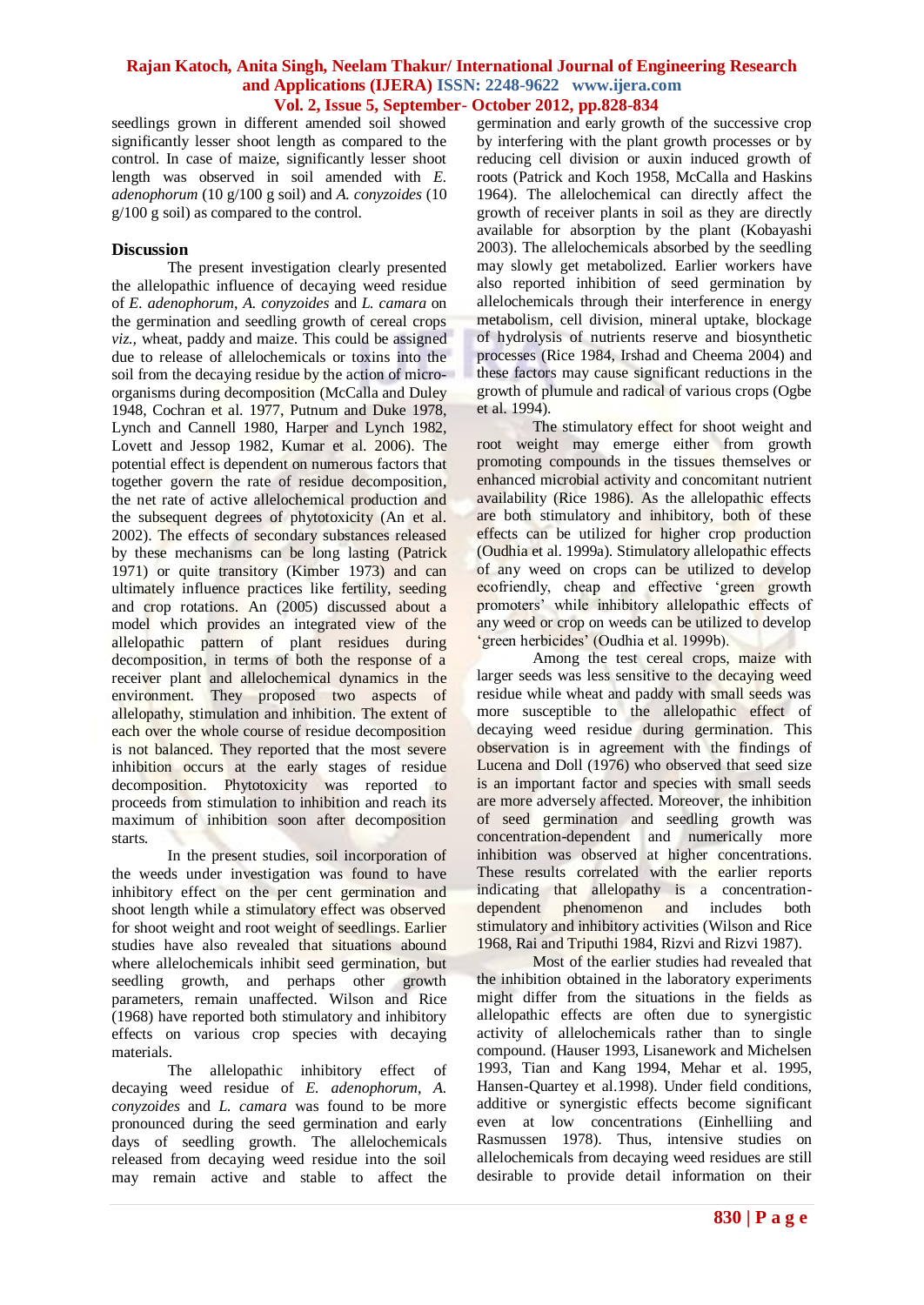effects as farmers often leave weed residues uncared for in their fields.

Different groups of workers have reported that *E. adenophorum* contains a large amount of allelochemicals especially in the leaves, which inhibit the growth of many plants in nurseries and plantations (Ambika and Jayachandra 1980, Eze and Gill 1992, Gill et al. 1993, Zhao et al. 2009). Similarly, allelochemicals from *A. conyzoides* have been reported to inhibit seed germination and seedling growth of many plants (Wei et al. 1997, Batish et al. 2006). Significant amount of watersoluble phenolics are reported to be present in *A. conyzoides* infested soil, leaf debris, and debrisamended soils (Batish et al. 2009). Our study is in agreement with earlier studies where leaf debris of *A. conyzoides* have been reported to deleteriously affect the early growth of rice (Batish et al. 2009) and wheat (Singh et al. 2003) by releasing water-soluble phenolic acids into the soil environment. Xuan and coworkers (2004) have also reported allelopathic effect of *A. conyzoides* leaves on paddy weeds. Allelopathic effects of *Lantana camara* on germination and seedling vigour or many agricultural crops have been reported (Oudhia et al. 1998, Oudhia and Tripathi 1999).

## **Conclusion**

The allelopathic activity of decaying weeds residue is due to the various phytotoxic compounds released during their decomposition into the soil which may independently or jointly contribute to plant growth regulatory effect and inhibit germination. The present study provides the evidence of allelopathic potential of *E. adenophorum*, *A. conyzoides* and *L. camara* on three cereal crops, namely, wheat, paddy and maize. However, more detailed investigation is needed to study the specific role in different crops. These results suggest major inhibitory effect of decaying weeds residue during germination and early seedling growth of test crops while a stimulatory effect on shoot weight and root weight of seedlings of test crops. Further investigation is needed to identify the active compound(s) of the extracts responsible for their activity. The effect of these weeds on the germination and seedling growth of these crops in the natural environment where additive or synergistic effects become significant even at low concentrations should also be investigated.

# **Acknowledgements**

The financial assistance provided by the Department of Biotechnology, New Delhi, Government of India, for funding the research project is duly acknowledged.

## **References**

- 1. Ambika SR, Jayachandra (1980) Influence of light on seed germination in *Eupatorium odoratum* L. Ind Forester 106: 637-640
- 2. An M, Johnson IR, Lovett JV (2002) Mathematical modelling of allelopathy: The effects of intrinsic and extrinsic factors on residue phytotoxicity. Plant Soil 246: 11-22
- 3. An M. (2005) Mathematical Modelling of Dose-Response Relationship (Hormesis) in Allelopathy and its Application. Nonlinearity Biol Toxicol Med 3: 153–172
- 4. Angiras NN, Singh SD, Singh CM (1987) Allelopathic effects of important weeds species on germination and growth of soybean and maize seedlings. Ind J Weed Sci 19: 57-65
- 5. Angiras NN, Singh SD, Singh CM (1988) Allelopathic effects of some weeds on germination and growth of chickpea (*Cicer arietinum* L.). Indian J Weed Sci 20: 85-87
- 6. Batish DR, Singh HP, Kaur S, Kohli RK (2006) Phytotoxicity of *Ageratum conyzoides* residues towards growth and nodulation of *Cicer arietinum*. Agric Ecosys Environ 113(1-4): 399-401
- 7. Batish DR, Kaur S, Singh HP, Kohli RS (2009) Nature of interference potential of leaf debris of *Ageratum conyzoides*. [Plant](http://www.springerlink.com/content/100329/?p=d358607cd2754b6e9adaf9aaddf810b7&pi=0)  [Growth Regulation](http://www.springerlink.com/content/100329/?p=d358607cd2754b6e9adaf9aaddf810b7&pi=0) 57(2): 137-144
- 8. Burhan N, Shaukat SS (1999) Allelopathic potential of *Argemone mexicana* L., a tropical weed. Pak J Biol Sci 2: 1268-1273
- 9. Cochran VL, Elliott LF, Papendick RI (1977) The production of phytotoxins from surface crop residues. Soil Sci Soc Amer J 41: 903-908
- 10. Das NR, Choudhury S (1996) Allelopathic effects on rainfed jute under tillage and nitrogen by weed *Vandellia scabra* benth. The World Weeds 4 (1 and 2): 11-16
- 11. Einhellig FA, Rusmussen JA (1978) Synergistic inhibitory effects of vanilic and *p*-hydroxybenzoic acids on radish and grain sorghum. J Chem Ecol 4: 425-436
- 12. Eze JMO, Gill LS (1992) *Chromolaena odorata* - a problematic weed. Compositae Newsletter 20: 14-18
- 13. Gill LS, Anoliefo GO, Iduoze UV (1993) Allelopathic effect of aqueous extract of Siam weed on growth of cowpea. Chromoleana Newsletters 8: 1-11
- 14. Guenzi WD, McCalla TM (1966) Phenolic acids in oats, wheat, sorghum, and corn residues and their phytotoxicity. Agron J 58: 303-304
- 15. Hansen-Quartey JA, Nyannapfene K, Materechera SA (1998) Effects of Aqueous Extracts from *Artemisia afra* parts and soil on seed germination and early seedling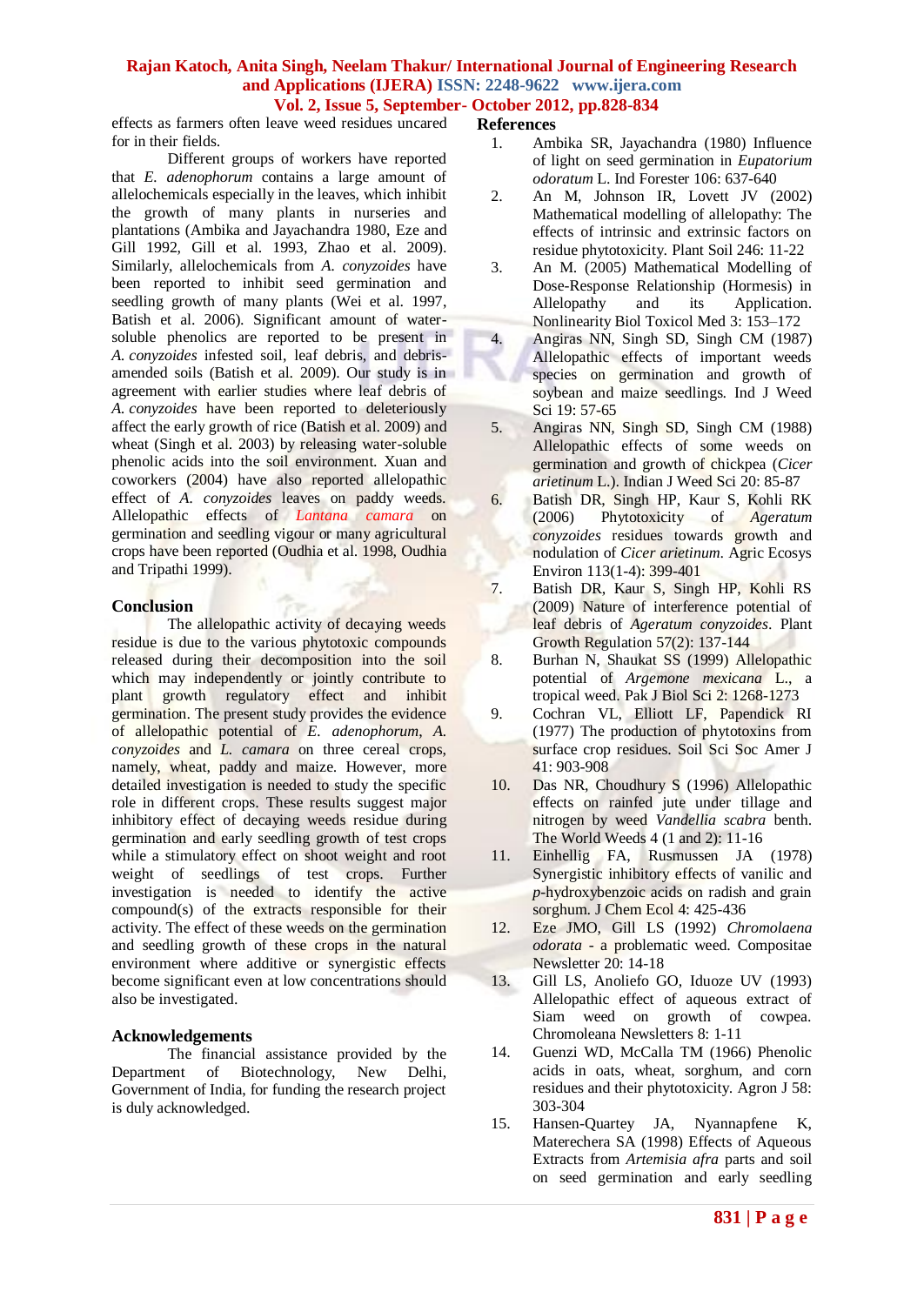development in selected plant species. S Afr J Plant Soil 15(1): 1-5

- 16. Harper SHT, Lynch JM (1982) The role of water-soluble components in phytotoxicity from decomposing straw. Plant Soil 65: 11- 17
- 17. Hauser S (1993) Effects of *A. bateri, C. simea, F. macrophylla* and *G. arborea*  leaves on germination and early development of maize and cassava. Agric Ecosys Environ 45(3 and 4): 263-273
- 18. Irshad A, Cheema ZA (2004) Influence of some plant water extracts on the germination and seedling growth of Barnyard grass (*E. crus-galli* (L) Beauv). Pak J Sci Ind Res 43(3): 222-226
- 19. Kimber, RWL (1973) Phytotoxicity from plant residues. II. The effect of time of rotting of straw from some grasses and legumes on the growth of wheat seedlings. Plant Soil 38: 347-361
- 20. Kobayashi (2003) Factors affecting phytotoxic activity of allelochemicals in soil. Weed Biol Manag 4(1): 1-7
- 21. Kumar M, Lakiang JJ, Gopichand B (2006) Phytotoxic effects of agroforestry tree crops on germination and radicle growth of some food crops of Mizoram. Lyonia 11(2): 83-89
- 22. Lovett JV, Jessop RS (1982) Effects of residues of crop plants on germination and early growth of wheat. Aust J Agricul Res 33: 909-16
- 23. Lisanework N, Michelsen A (1993) Allelopathy in Agroforestry Systems: The effects of leaf extracts of *C. lustanica* and three *Eucalyptus spp.* on four Ethiopian crops. Agrofor Syst 21(1): 63-74
- 24. Lucena HM, Doll J (1976) Growthinhibiting affects of *Cyperus rotundus* L. on sorghum and soybeans. Revista Comalfi 3: 241-256. Plant Growth Regular Abstr 3: 1192
- 25. Lynch JM, Cannell RQ (1980) Plant residues. In: Crop seed and soil environment, Agric. Dev. Advisory Serv. (U.K.) Ref. Book No. 321 pp 26-37
- 26. McCalla TM, Duley FL (1948) Stubble mulch studies: Effect of sweetclover extract on corn germination. Science 108: 163
- 27. McCalla TM, Haskins FA (1964) Phytotoxic substances from soil micro-organism and crop residues. Bacterial Rev 28: 181-207
- 28. Melkania NP (1983) Influence of certain selected tree species on ground flora, Ph.D. Thesis, Kumaun Unviersity, Nainital. 442 p
- 29. Mehar N, Uzuna S, Khan MA (1995) Allelopathic effects of *P. juliflora* Swartz. J Arid Environ 31(1): 83-90
- 30. Newman EI (1978) Allelopathy: Adaptation or accident? In: Harborne JB (ed)

Biochemical aspects of plant and animal coevolution, Ann. Proc. of the Phytochemical society of Europe 15, Academic Press, London, pp 327-343

- 31. Ogbe FMO, Gill LS, Iserhien EOO (1994) Effects of aqueous extracts of *C. odorata* L. on radical and plumule growth and seedling height of maize, *Z. mays* L.. Compositae Newsletters 25: 31-38
- 32. Oudhia P, Kolhe SS, Tripathi RS (1998) Negative (stimulatory) allelopathy of *Lantana camara* L. on linseed var. *Kiran* In: Abstract. International Symposium on Microbial Biotechnology for Sustainable Development and Productivity, Rani Durgavati University, Jabalpur (India) 14-16 November 1998. pp 64
- 33. Oudhia P, Pande N, Tripahti RS (1999a) Allelopathic effects of obnoxious weeds on germination and seedling vigour of hybrid rice. International Rice Research Notes 22(2): 36
- 34. Oudhia P, Tripathi RS, Katiyar P (1999b) Weed management through green allelochemicals: An eco-friendly approach towards sustainable agriculture. In: Abstract. National Seminar on Chemistry of Environmental Pollution with special Emphasis on Pesticides, Govt. D.B. Girl's P.G. College, Raipur (India) 28-29 January 1999. pp 22
- 35. Oudhia P, Tripathi RS (1999) Allelopathic effects of *Lantana camara* L. on rice. Agric Sci Digest 19(1): 43-45
- **36.** Panse VG, Sukhatme PV (1989) Statistical Methods for Agricultural Workers**.** Indian Council for Agricultural Research, New Delhi. pp 359
- 37. Patrick, ZA (1971) Phytotoxic substances associated with the decomposition in soil plant residues. Soil Sci 111: 13-18
- 38. Patrick ZA, Koch LW (1958) Inhibition of respiration, germination and growth by substances arising during the decomposition of certain plant residues in soil. Can J Bot 36: 621-647
- 39. Putnum AR, Duke WB (1978) Allelopathy in agroecosystems Ann Rev Phytopathol 16: 431-451
- 40. Rai JPN, Tripathi RS (1984) Allelopathic effects of *Eupatorium riparium* on population regulation of two species of *Galinsoga* and soil microbes. Plant Soil 80: 105-117
- 41. Rice EL (1984) Allelopathy. Second Edition. Orlando, Florida: Academic Press. 422 pp
- 42. Rice EL (1986) Allelopathic growth stimulation. In: Putnam AR, Tang CS (eds)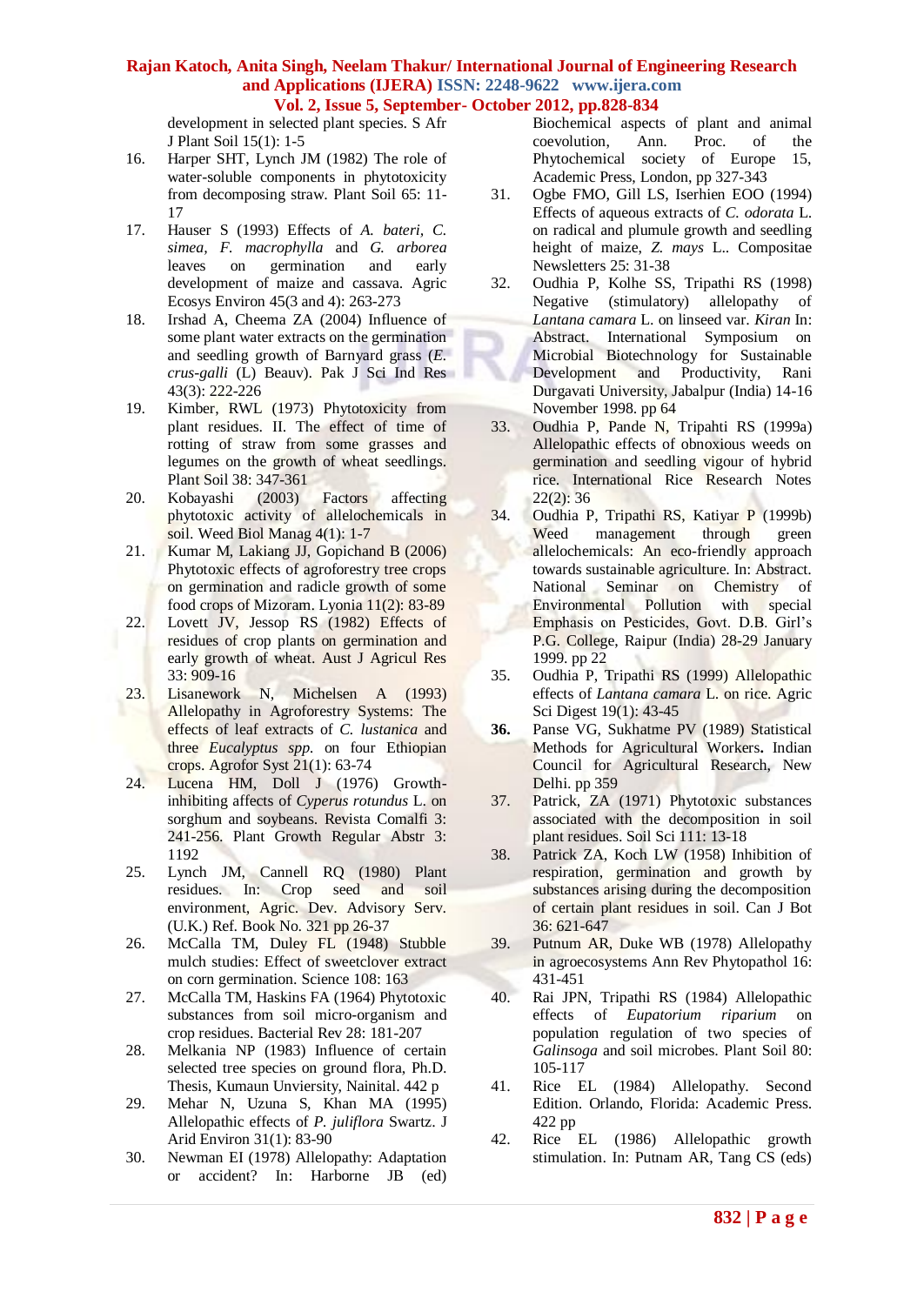The Science of Allelopathy, New York. John Wiley and Sons

- 43. Rizvi SJH, Rizvi V (1987) Improving crop productivity in India. Role of Allelochemicals. In: Waller GR (ed) Allelochemicals: Role in Agriculture and Forestry. ACS Symposium Series 330, pp 69-75
- 44. Shaukat SS, Ghazala P, Khan D, Ahmed M (1985) Phytotoxic effects of *Citrullus colocynthis* L., Schard on certain crop plants. Pak J Bot 17: 235-246
- 45. Shaukat SS, Tajuddin Z, Siddiqui IA (2003) Allelopathic potential of *Launaea procumbens* (Roxb.) Rammaya and Rajgopal: A tropical weed. Pak J Biol Sci 6(3): 225-230
- 46. Singh CM, Angiras NN, Singh SD (1988) Allelopathic effects of root exudates from obnoxious weed *Parthenium hysterophorus* L. Ind J Weed Sci 20(1): 18-22
- **47.** Singh HP, Batish DR, Kaur S, Kohli RK (2003) Phytotoxic interference of *Ageratum conyzoides* with wheat (*Triticum aestivum*). J Agron Crop Sci 189:341–346
- 48. Stowe LG (1979) Allelopathy and its influence on the distribution of plants in an Illinois old field. J Ecol 67: 1065-1085
- 49. Tian G, Kang BT (1994) Evaluation of phytotoxic effects of *G. sepium* (Jacq) Walp

pruning on maize and cowpea seedlings. Agrofor Syst 26(3): 249-254

- 50. Wei Q, Zeng RS, Kong CH, Lu SM, Zeng Q, Tang HF (1997) The isolation and identification of allelochemicals from aerial parts of tropical Ageratum. Acta Phytoecologica Sinica 21: 360-366
- 51. Wilson RE, Rice EL (1968) Allelopathy as expressed by *Helianthus annuus* L. and its role in old-field succession. Bull Torrey Bot Club 95: 432-448
- 52. Xuan TD, Shinkichi T, Hong NH, Khanh TD, Min CI (2004) Assessment of phytotoxic action of *Ageratum conyzoides* L. (billy goat weed) on weeds. Crop Prot 23: 915-922
- 53. Zhao X, Zheng G, Niu X, Li W, Wang F, Li S (2009) Terpenes from *Eupatorium adenophorum* and their allelopathic effects on *Arabidopsis* seeds germination. J Agric Food Chem 57(2):478-482

Table 1: Effect of decaying residue of *E. adenophorum*, *A. conyzoides* and *L. camara* in soil on the germination per cent of test crops (on seventh day post-sowing) and weight of shoot and root of test crops (on fourteenth day post-sowing)

| <b>S.No.</b> | <b>Treatment</b> | Germination $(\% )$ |                   | Shoot weight $(g)$       |                   |                    | Root weight $(g)$        |                         |                       |                 |
|--------------|------------------|---------------------|-------------------|--------------------------|-------------------|--------------------|--------------------------|-------------------------|-----------------------|-----------------|
|              |                  | Wheat               | Paddy             | Maize <sup>*</sup> Wheat |                   | Paddy              | <b>Maize</b>             | Wheat                   | Paddy                 | <b>Maize</b>    |
| -1.          | $T_{0M}$         | $73.30^{b}$         | 96.7 <sup>a</sup> | 96.7                     | $0.101^b$         | $0.036^{ab}$       | 0.95                     | $0.011^{\overline{de}}$ | $0.021^d$             | $0.356^d$       |
| 2.           | $T_{1E5}$        | $100.00^a$          | 96.7 <sup>a</sup> | 96.7                     | $0.143^a$         | $0.030^{b}$        | 1.07                     | $0.046^{\circ}$         | $0.027$ <sup>bc</sup> | $0.406^d$       |
| 3.           | 11E10            | $36.70^{\circ}$     | $43.3^\circ$      | 70.0                     | $0.047^{\circ}$   | $0.027^{b}$        | 1.31                     | $0.028^{bc}$            | $0.023^d$             | $0.384^d$       |
| 4.           | $T_{2A5}$        | $13.30^e$           | 86.7 <sup>a</sup> | 83.3                     | $0.052^{\circ}$   | $0.045^{\text{a}}$ | 1.19                     | $0.027^{bc}$            | $0.029^{ab}$          | $0.537^{\circ}$ |
| 5.           | $T_{2A10}$       | 00.0 <sup>e</sup>   | 60.0 <sup>b</sup> | 83.3                     | 0.00 <sup>d</sup> | $0.033^{b}$        | 1.16                     | 0.000 <sup>e</sup>      | $0.027$ <sup>bc</sup> | $0.518^{c}$     |
| 6.           | $T_{3L5}$        | $53.3^\circ$        | 86.7 <sup>a</sup> | 83.3                     | $0.139^{a}$       | $0.032^b$          | 1.36                     | $0.034^{b}$             | 0.026 <sup>c</sup>    | $0.588^{b}$     |
| 7.           | $T_{3L10}$       | 46.7 <sup>cd</sup>  | $26.7^{\rm d}$    | 80.0                     | $0.136^{\circ}$   | $0.028^{b}$        | 1.15                     | 0.022 <sup>cd</sup>     | $0.030^{\rm a}$       | $0.762^{\rm a}$ |
| <b>GM</b>    |                  | 46.19               | 70.97             | 84.76                    | 0.088             | 0.033              | 1.17                     | 0.024                   | 0.026                 | 0.507           |
| F value      |                  | 52.40               | 40.78             | 2.42                     | 31.84             | 4.201              | 1.72                     | 20.73                   | 18.37                 | 76.01           |
| S.E.         |                  | 6.67                | 6.17              | $\overline{\phantom{a}}$ | 0.014             | 0.004              |                          | 0.005                   | 0.001                 | 0.023           |
| C.D. (5%)    |                  | 14.31               | 13.23             | $\overline{\phantom{a}}$ | 0.030             | 0.009              | $\overline{\phantom{0}}$ | 0.011                   | 0.002                 | 0.049           |

Data were subjected to analysis of variance (ANOVA)/ \*Duncan's multiple range test (DMRT) Values with different superscripts in each column are significantly different at p≤0.05. Non-significant data are represented by N.S.